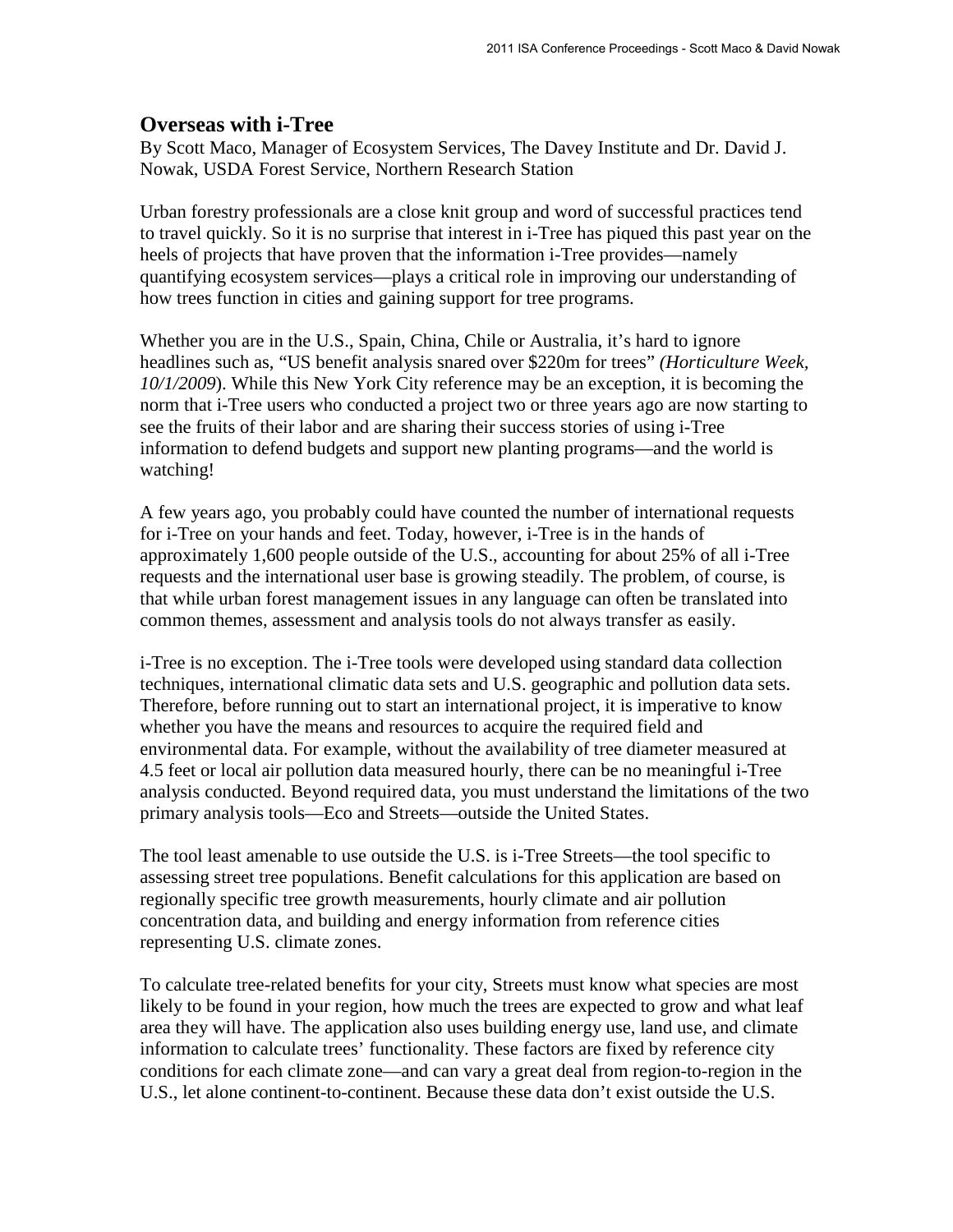within Streets, any analysis conducted abroad would lack regional field data to support it. That being said, and while there is no facility for calculating error associated with trees outside the specified climate zones, the program will function, but based on U.S. data. If the model is used internationally, it is up to the user to understand the model assumptions and whether or not the results will be valid for their intended use.

By contrast, i-Tree Eco allows you to assess the urban forest for street trees and beyond, and doesn't rely solely on regional reference city data averages for estimating benefits. Eco analyses require local inputs of weather, air pollution, city geographic information, and field data including detailed tree and canopy cover measurements. These data are all locally-based measurements or information that are not estimated by the application. As such, Eco's relevance and applicability to non-U.S. locations make it the tool of choice.

To date, approximately 26 cities, in 10 countries outside the U.S. have conducted Eco analyses. While originally designed for a U.S. audience, they have been able to utilize the tool by doing a little extra legwork than their American counterparts and accepting the bounds and limitations of the Eco model. Stateside users need not submit local air pollution data, for example, but international users must obtain comparable data sets and submit them following a precise formatting protocol. Overseas users must also change some of their traditional data collection techniques and definitions to adhere to field data collection protocols such as land use and DBH that were defined for U.S. domestic audiences. Further, the monetary valuation of air pollution, for example, are based on externality values (social and environmental costs) of these pollutants in the United States. Though these values may not be applicable to international users, they can be recalculated where local valuation methods exist.

Unfortunately, willingness to do the extra work that is needed for international Eco projects is not all that is necessary. You also need to accept that some components of the model will simply not be transferrable with any degree of certainty. Energy and structural value are the two notable examples. As with Streets, the energy model component can be run for any tree population, but it assumes climate zones, building types, energy use, and emission factors from the U.S. Similarly, the structural valuation in Eco is calculated based on formulae and regional ratings factors specific to the Council of Tree and Landscape Appraisers (CTLA) tree valuation method. CTLA approach can be used in some countries, but users will have to supply their local species factors needed for a CTLA assessment.

The international users that have used i-Tree do so because they are rewarded with information that they wouldn't otherwise be able to obtain, including estimates of leaf area and biomass, carbon sequestration and storage, and air pollution removal. The model limitations noted above highlight the significant work and understanding that is required of an international Eco project. While everything from gathering local data to processing time may be longer from start to finish, and outputs and their relevance may be somewhat diminished when compared with typical U.S. projects, i-Tree Eco is adaptable and applicable. For those willing to take the time to understand the model requirements and assumptions, Eco can provide scientifically defensible outputs that quantify the structure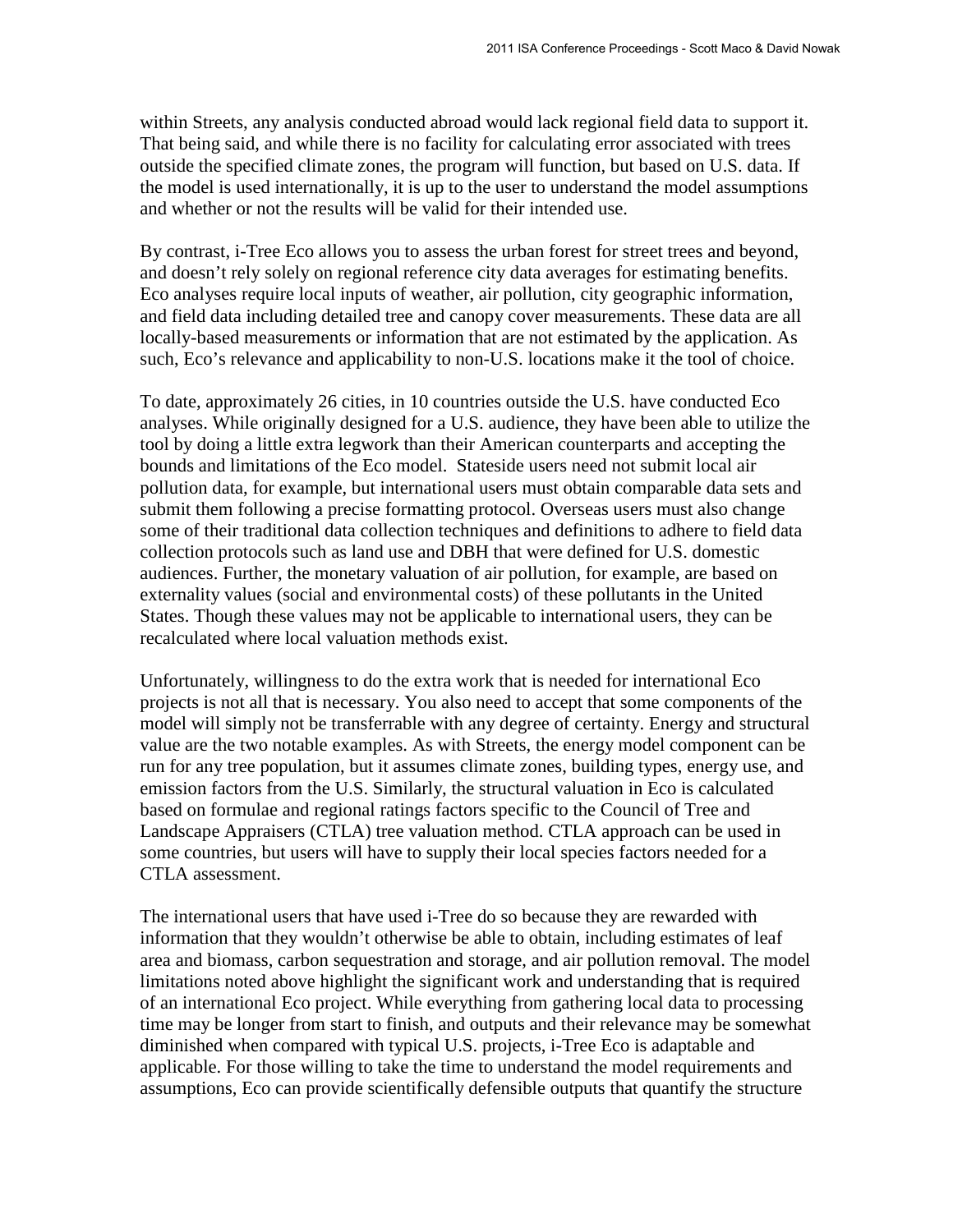and functions of the urban forest.

In addition to i-Tree Eco and Streets, various new tools in i-Tree Version 4.0 have the potential to be used internationally:

**i-Tree Species** is a program designed to guide users in selecting the best species for various desired environmental services that a tree can provide. This program has been updated to allow international users the ability to input their local average minimum winter temperature and length of growing season to allow the program to operate for conditions outside of the United States.

**i-Tree Hydro** is the first vegetation-specific urban hydrology model. It is designed to model the effects of changes in urban tree cover and impervious surfaces on hourly stream flows and water quality at the watershed level. This program can be used internationally if the data files required by the program exist (e.g., stream flow data, digital elevation maps).

**i-Tree Canopy** offers a quick and easy way to produce a statistically valid estimate of land cover types (e.g., tree cover) using aerial images available in Google Maps. The data can be used by urban forest managers to estimate tree canopy cover, set canopy goals, and track success. This program can be used internationally anywhere that highresolution Google Map imagery and GIS shape files of city boundaries exists.

i-Tree is in the public domain and is freely accessible by visiting *[www.itreetools.org.](http://www.itreetools.org/)*

References:

Chaparro, L. and J. Terradas. 2009. Ecological Services of Urban Forest in Barcelona. Centre de Recerca Ecològica i Aplicacions Forestals, Universitat Autònoma de Barcelona, Bellaterra, Spain. 103pp.

Horticulture Week. 2009. US benefit analysis snared over \$220m for trees. Interview by Magda Ibrahim on 01 October 2009. www.horticultureweek.com.